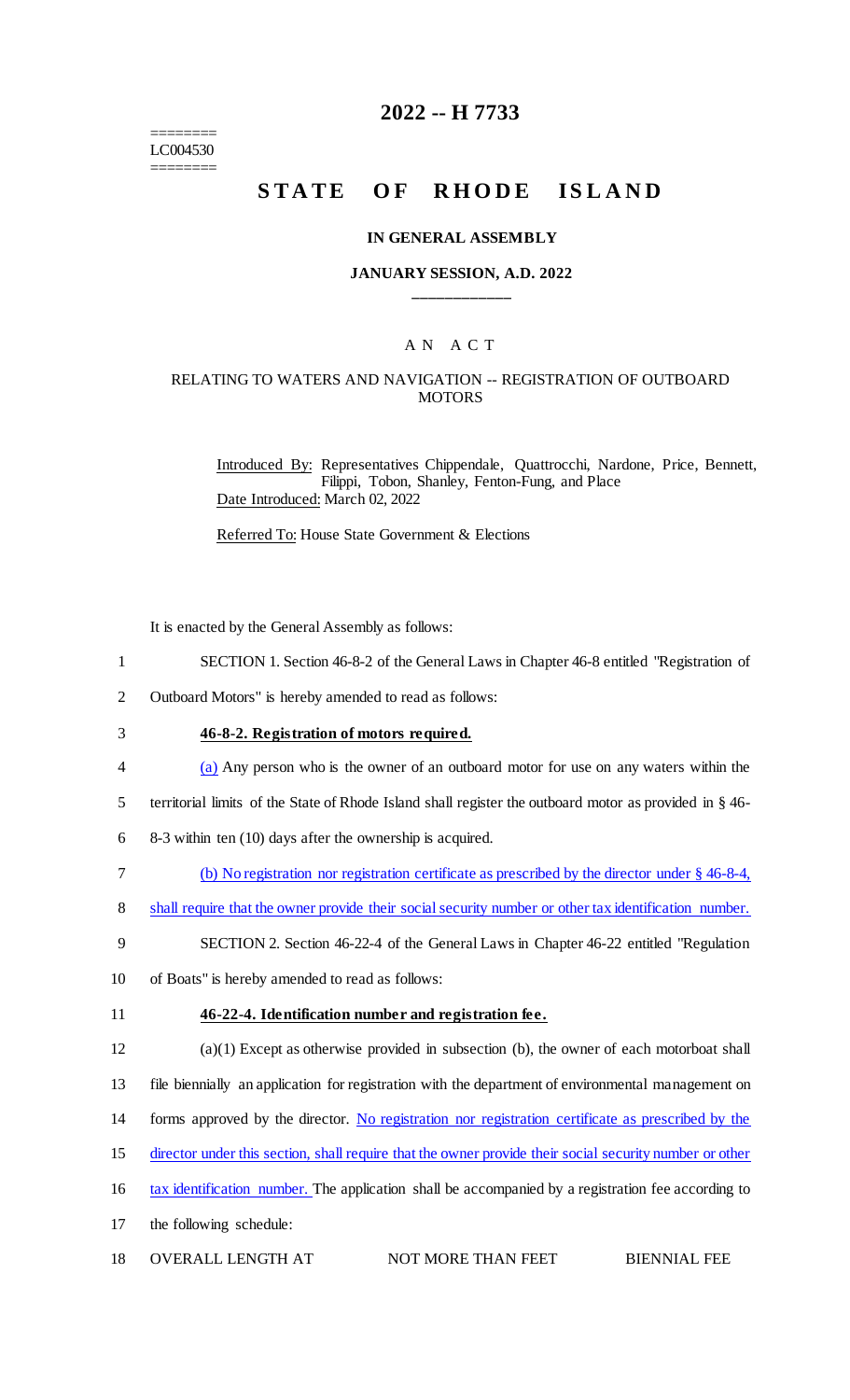| $\mathbf{1}$   | <b>LEAST FEET</b> |        |       |
|----------------|-------------------|--------|-------|
| $\overline{2}$ | <b>UNDER</b>      | 15     | \$30  |
| 3              | 16                | $20\,$ | \$40  |
| $\overline{4}$ | 21                | $25\,$ | \$60  |
| 5              | 26                | 30     | \$100 |
| 6              | 31                | 35     | \$200 |
| $\tau$         | 36                | 40     | \$250 |
| 8              | 41                | 45     | \$300 |
| 9              | $46$              | 50     | \$400 |
| 10             | 51 and over       |        | \$600 |

 (i) For the purpose of the above fee schedule, "overall length" shall be defined as the horizontal distance between the foremost part of the stem, and, the aftermost part of the stern, excluding bowsprits, bumpkins, rudders, outboard motor brackets, and similar fittings or attachments. For purposes of this section, a fraction of a foot shall be deemed to be the next higher foot.

 (ii) The fee payable under this section for any motorboat owned by a nonprofit organization shall not exceed fifty dollars (\$50.00).

 (iii) All vessels over thirty feet (30') may, upon request, pay the registration fee annually at the rate of one-half (½) the biennial fee for a vessel of the same length.

 (2) Upon receipt of the completed application and correct registration fee, the department of environmental management shall enter the application and registration fee into its records, and issue to the owner a certificate of number stating the number awarded to the motorboat and the name and address of the owner. The owner shall paint on or attach to each side of the bow of the motorboat the identification number in such manner as may be prescribed by rules and regulations of the department of environmental management in order that it may be clearly visible. The number shall be maintained in legible condition. The certificate of number shall be pocket size and shall be available at all times for inspection on the motorboat for which issued, whenever that motorboat is in operation.

 (b) The owner of any motorboat already covered by an identification number, in full force and effect, which has been awarded to it pursuant to then operative federal law or a federally approved numbering system of another state, shall record the number with the department of environmental management prior to operating the motorboat on the waters of this state in excess of the ninety (90) day reciprocity period provided for in § 46-22-6(a). The recordation shall be in the manner and subject to the procedure and fees required for the award and transfer of a number under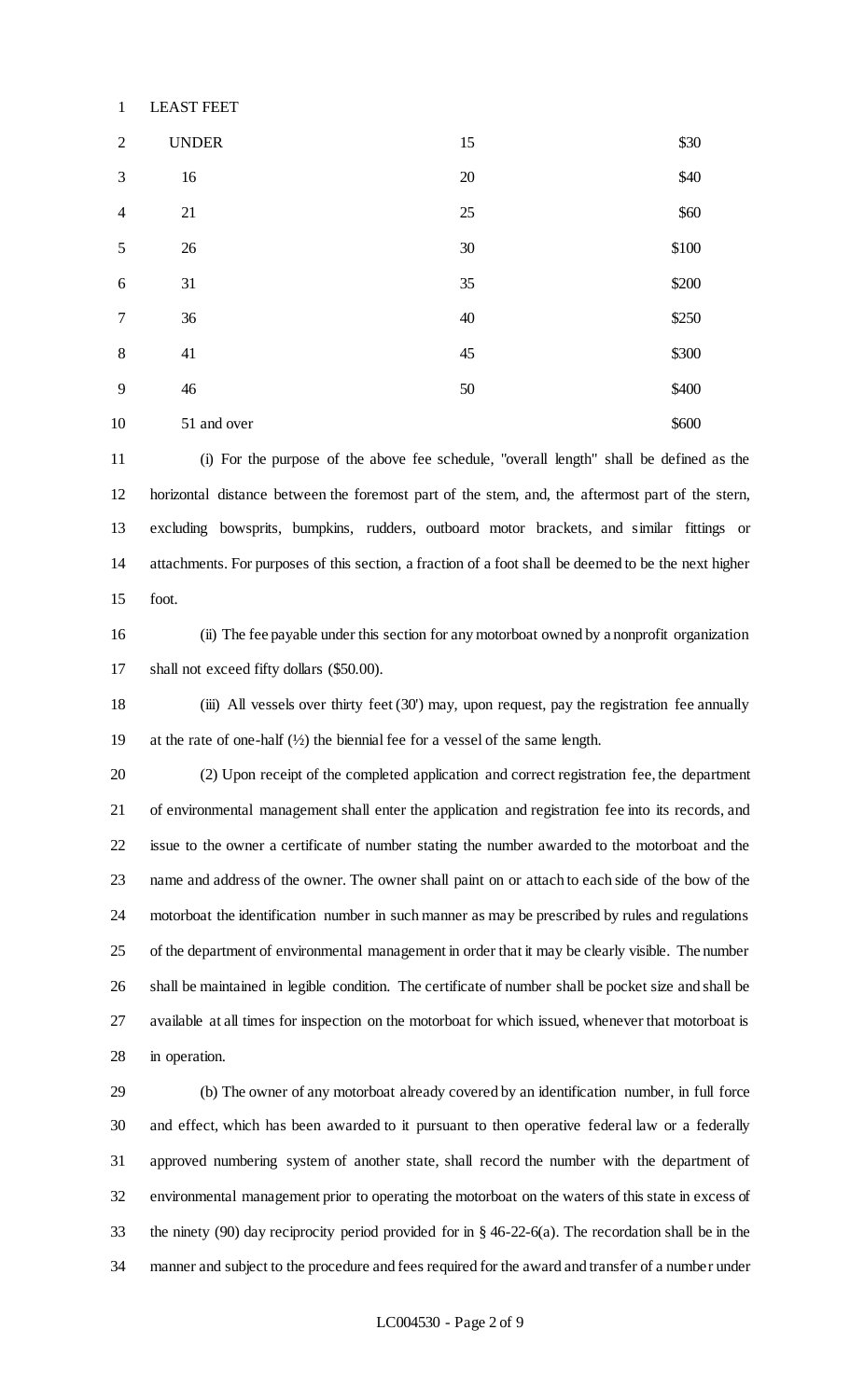subsections (a) and (c) through (i), except that no additional or substitute number shall be issued.

 (c) Should the ownership of a motorboat change, a new application form shall be filed with the department of environmental management. Should the change in ownership take place before the date upon which the certificate of number expires, the new owner shall pay an administrative fee of ten dollars (\$10.00). The number assigned to the vessel shall remain with the vessel and be non-transferable while the vessel remains certified in the state of Rhode Island; provided, however, that upon the request of the owner of a duly registered vessel of historic value that is more than fifty (50) years old, the number assigned to the vessel may be transferred to a different historic vessel owned by the same person. The original vessel will be given a new registration number and the owner shall pay a transfer fee of six dollars (\$6.00) for each vessel.

 (d) In the event that an agency of the United States government shall have in force an overall system of identification numbering for motorboats within the United States, the numbering system employed pursuant to this chapter by the department of environmental management shall be in conformity therewith.

 (e) All records of the department of environmental management made or kept pursuant to this section shall be public records.

 (f) The department of environmental management shall fix a day and month of the year on which the certificate of number is due to expire and no longer be of any force and effect, unless renewed pursuant to this chapter.

 (g) The owner shall furnish the department of environmental management notice of the transfer of all or any part of the owner's interest, other than the creation of a security interest in a motorboat numbered in this state, pursuant to subsections (a) and (b), or of the destruction or abandonment of the motorboat, within fifteen (15) days thereof. That destruction shall terminate the certificate of number for the motorboat.

 (h) Any holder of a certificate of number shall notify the department of environmental management within fifteen (15) days if the holder's address no longer conforms to the address appearing on the certificate and shall, as a part of the notification, furnish the department of environmental management the new address. The department of environmental management may provide, in its rules and regulations, for the surrender of the certificate bearing the former address or for the alteration of an outstanding certificate to show the new address of the holder.

 (i) No number, other than the number awarded to a motorboat or granted reciprocity pursuant to this chapter, shall be painted, attached, or otherwise displayed on either side of the bow of the motorboat.

(j) Biennial registration shall be phased in, alphabetically, over a two (2) year period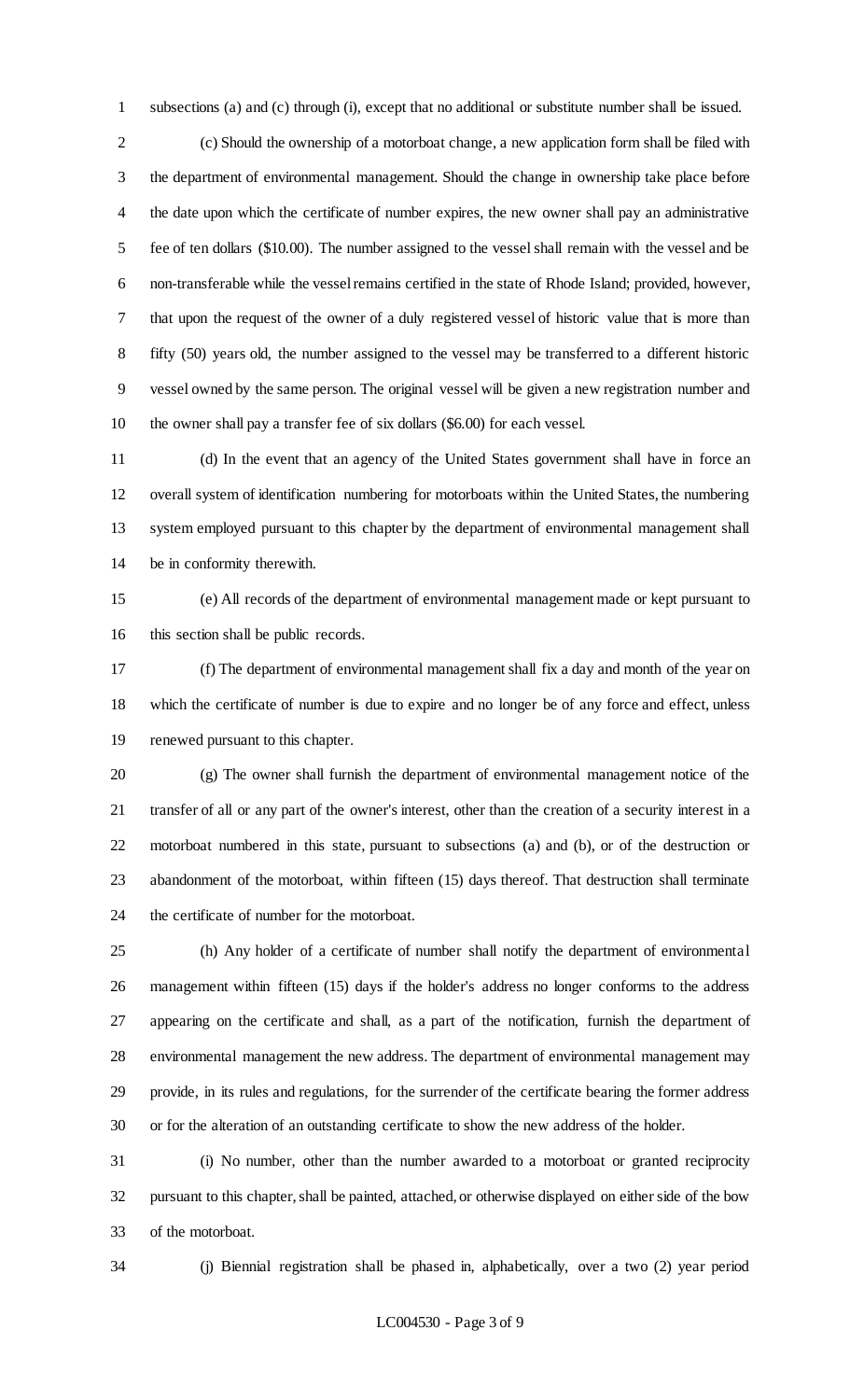starting January 1, 1999 at which time all owners whose last names begin with the letters "A" through "M" applications for registration will be accepted for consideration on a biennial basis. Owners whose last names begin with the letters "N" through "Z" shall be subject to biennial registration starting January 1, 2000.

 SECTION 3. Section 46-22.1-3 of the General Laws in Chapter 46-22.1 entitled "Uniform Boat Title Act" is hereby amended to read as follows:

### **46-22.1-3. Owner's certificate of title.**

 (a) Except as provided in subsections (b) and (e), any owner of a vessel principally used on the waters of this state shall apply to the department for a certificate of title for the vessel. No certificate of title required under this section, shall require that the owner provide their social security number or other tax identification number.

(b) A certificate of title shall not be required under this chapter for any vessel that is:

(1) A ship's lifeboat; or

 (2) A non-motorized inflatable vessel, surfboard, racing shell, rowing scull, or tender for direct transportation between a vessel and the shore, where the vessel is used solely for direct transportation between a vessel and the shore; or

(3) A documented vessel or vessels fourteen feet (14') or less.

 (c) Each certificate of title shall contain the title number, the name of the vessel manufacturer, model year, hull identification number, the registration number, hull material, propulsion, fuel type, use of vessel length, audit number, as well as name and address of the registered owner, date of issue of the certificate of title, first lien holder, if any, date and amount of lien, second lien holder, if any, date and amount of lien, and any evidence of first and second lien satisfaction with signature and title of agent, as well as notary public seal and any other information as required by the director. Certificates of title shall be issued on forms prescribed by the department.

 (d) The department may not issue or renew a certificate of number to any vessel required to be registered and numbered in this state, unless the owner of the vessel has a valid certificate of title.

 (e) A person who, on January 1, 1989, is the owner of a vessel with a valid certificate of number issued by this state is not required to file an application for a certificate of title for the vessel until he or she transfers any part of his or her interest in the vessel or renews the certificate of number for the vessel.

 (f) Every owner of a vessel subject to titling under the provisions of this chapter shall apply to the department for the issuance of a certificate of title for the vessel within thirty (30) days after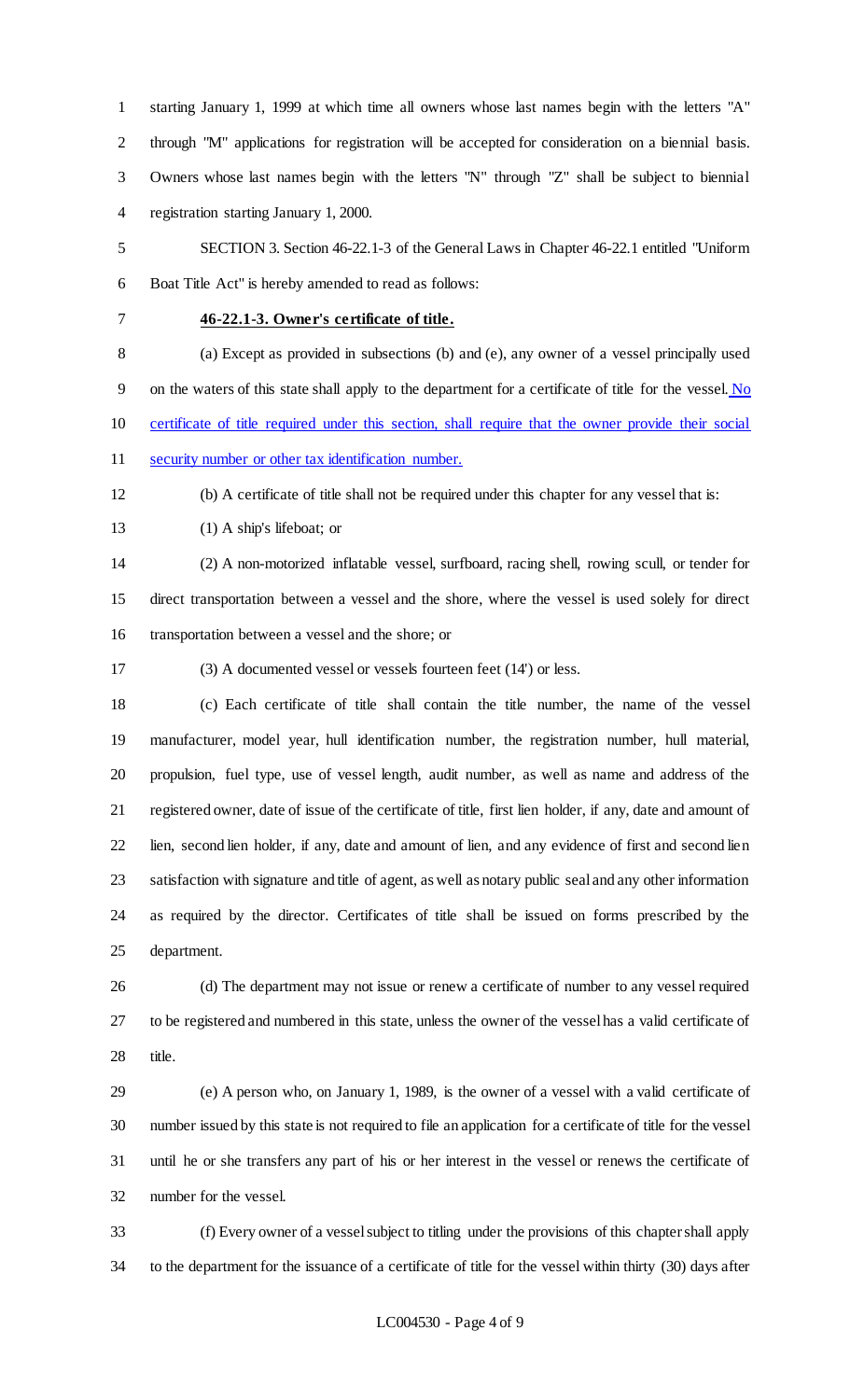taking possession of a vessel. The application shall be on forms the department prescribes, and be accompanied by the required fee. The application shall be signed and sworn to before a notary public and contain a certification signed in writing, representing that statements made on the application are true and correct to the best of the applicant's knowledge, information, and belief, under penalty of perjury. The application shall contain the date of sale and gross purchase price of the vessel or the fair market value, if no sale immediately proceeded the transfer, and any additional information the department requires. If the application is made for a vessel last previously registered or titled in another state or foreign country, the application shall contain the information set forth above and any other the department may require; provided, however, no certificate of title required under this section, shall require that the owner provide their social security number or 11 other tax identification number.

 (g) If a dealer buys or acquires a used numbered vessel for resale, he or she shall report the acquisition to the department on forms the department provides, or he or she may apply for and obtain a certificate of title as provided in this chapter. If a dealer buys or acquires a used unnumbered vessel, he or she shall apply for a certificate of title in his or her name within fifteen (15) days. If a dealer buys or acquires a new vessel for resale, he or she may apply for a certificate of title in his or her name, but is not required to do so.

 (h) Every dealer transferring a vessel requiring titling under this chapter shall assign the title to the new owner if the dealer is required under subsection (g) to obtain a title, or, in the case of a new vessel, assign the manufacturer's statement of origin. In the event the dealer accepts an application for title certificate and accompanying fee from the purchaser of a vessel, the dealer shall forward the required fee and application to the department within fifteen (15) days of the receipt of the application and fee.

(i) The department shall maintain a record of any certificate of title it issued.

 (j) No person may sell, assign, or transfer a vessel titled by the state without delivering to the purchaser or transferee a certificate of title with an assignment on it showing title in the purchaser or transferee. No person may purchase or otherwise acquire a vessel required to be titled by the state without obtaining a certificate of title for it in his or her name.

 SECTION 4. Section 46-27-2 of the General Laws in Chapter 46-27 entitled "Personal Watercraft Safety Act" is hereby amended to read as follows:

#### **46-27-2. Regulation of personal watercraft.**

 (a) No person shall operate a personal watercraft at any time between the hours from one- half (½) hour after sunset to one-half (½) hour before sunrise; provided, that police and fire department personnel on official duty may operate personal watercraft with proper equipment and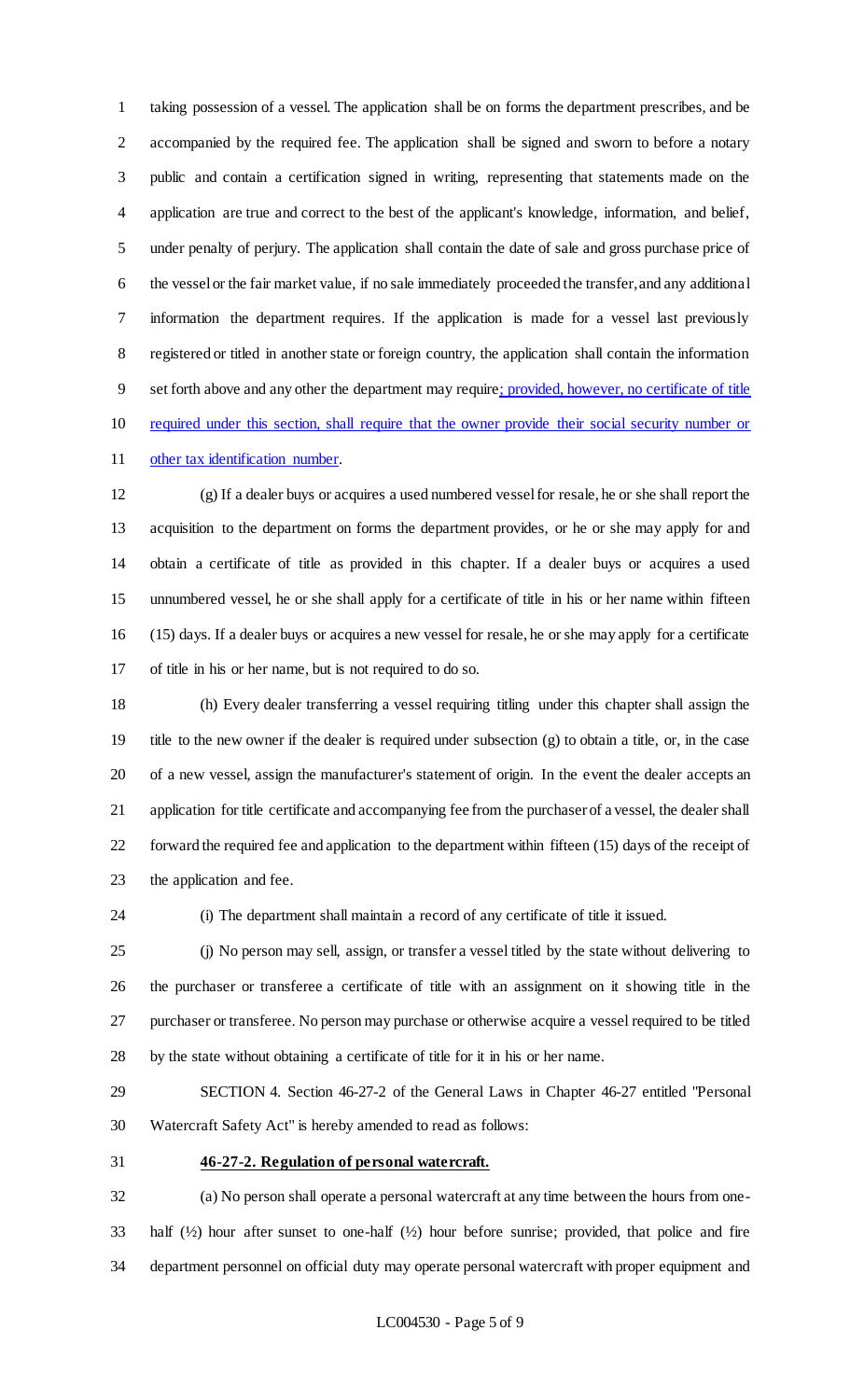lighting and are exempted from the provisions of this subsection.

 (b) A personal watercraft must at all times be operated in a reasonable and prudent manner. Maneuvers that unreasonably or unnecessarily endanger life, limb, or property, including, but not limited to, weaving through congested vessel traffic, circling a larger vessel unreasonably or jumping the wake of another vessel unreasonably, constitutes reckless operation of a vessel and are prohibited.

 (c) No person under the age of sixteen (16) shall operate a personal watercraft on the waters of the state unless an adult accompanies him or her or unless he or she has passed a department of environmental management approved or United States Coast Guard approved safety course.

 (d) It is unlawful for the owner of any personal watercraft or any person having charge over or control of a personal watercraft to authorize or knowingly permit the watercraft to be operated by a person under sixteen (16) years of age in violation of this section unless the provisions of subsection (c) are met.

 (e) No person shall operate a personal watercraft within two hundred feet (200') of swimmers, divers, shore, or moored vessels, except at headway speed.

 (f) Personal watercraft, when launched from shore or returning to shore, must proceed directly to the area where operation is allowed in a direction as near perpendicular as possible, not in excess of headway speed.

 (g) No person shall operate a personal watercraft unless he or she and any passenger is wearing a personal flotation device approved by the United States Coast Guard.

 (h) No person shall operate any personal watercraft in a reckless manner so as to endanger the life, limb, or property of another.

 (i) No person shall operate any personal watercraft unless it is numbered in accordance with § 46-22-4.

 (j) A person operating a personal watercraft equipped by the manufacturer with a lanyard- type engine cutoff switch must attach the lanyard to his or her person, clothing, or personal flotation device as appropriate for the specific vessel.

 (k) The towns of Charlestown and Westerly have joint jurisdiction over any waters that transcend both jurisdictions, may enter into a binding memorandum pursuant to § 46-23-15.1, and are hereby authorized to provide, by ordinance, regulations controlling the use of personal watercraft within their jurisdictions. The ordinances may include a ban or limitation on operation on:

 (1) Waterbodies that are less than three hundred (300) acres in size, or four hundred feet (400') in width;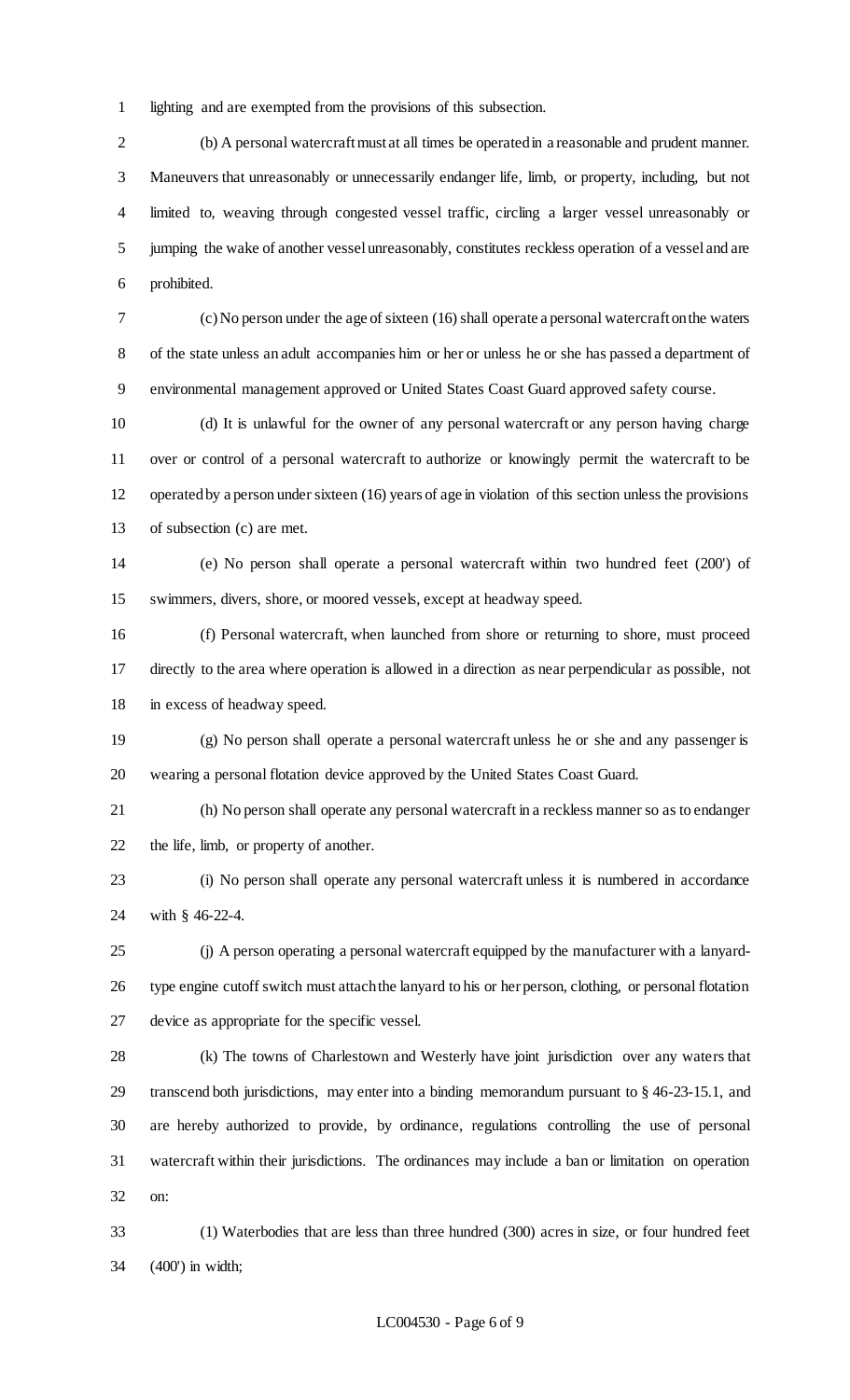- (2) Waterbodies upon which a tradition of swimming, shellfishing, fishing, paddle sports, or small craft rowing or sailing exists;
- (3) Waterbodies that can be demonstrated to be ecologically sensitive;
- (4) Waterbodies or portions of them surrounded or bordered by significant concentrations of residential development;
- (5) Waterbodies where a history of powerboat regulation already exists; or
- 

(6) Waterbodies where navigational considerations due to congestion can be shown to

exist.

 (l) The department of environmental management shall review and grant final approval of municipal regulations adopted pursuant to this section.

 (m) The town of Coventry is hereby authorized to provide, by ordinance, regulations controlling the use of personal watercraft on Tiogue Lake. The ordinances may include a ban or limitation on operation on Tiogue Lake.

 (n) The towns of South Kingstown, Narragansett, Middletown, and North Kingstown are hereby authorized to provide, by ordinance, regulations controlling the use of personal watercraft on any or all fresh or inland waters of this town. The ordinances may include a ban or limitation of personal watercraft on any waters in this town. To the extent that any body of water may transcend more than one of the towns set forth in this section, each town shall have joint jurisdiction over the body or bodies of water and may enter into a binding memorandum pursuant to § 46-23-15.1 regarding each town's joint jurisdiction over the body or bodies of water.

 (o) The town of Narragansett is hereby authorized to provide, by ordinance, regulations controlling the use of personal watercraft on any or all fresh or inland waters of this town. The ordinances may include a ban or limitation of personal watercraft on any waters in this town. To the extent that any body of water may transcend more than one of the towns set forth in this section, each town shall have joint jurisdiction over the body or bodies of water and may enter into a binding memorandum pursuant to § 46-23-15.1 regarding each town's joint jurisdiction over the body or bodies of water.

 (p) The town of South Kingstown is hereby authorized to provide, by ordinance, regulations controlling the use of personal watercraft on Narrow River and Green Hill Pond. To the extent that Narrow River transcends the towns of South Kingstown, North Kingstown, and Narragansett, each town shall have joint jurisdiction over such body of water and may enter into a binding memorandum pursuant to § 46-23-15.1 regarding each town's joint jurisdiction over such body of water.

(q) The town of West Greenwich is hereby authorized to provide, by ordinance, regulations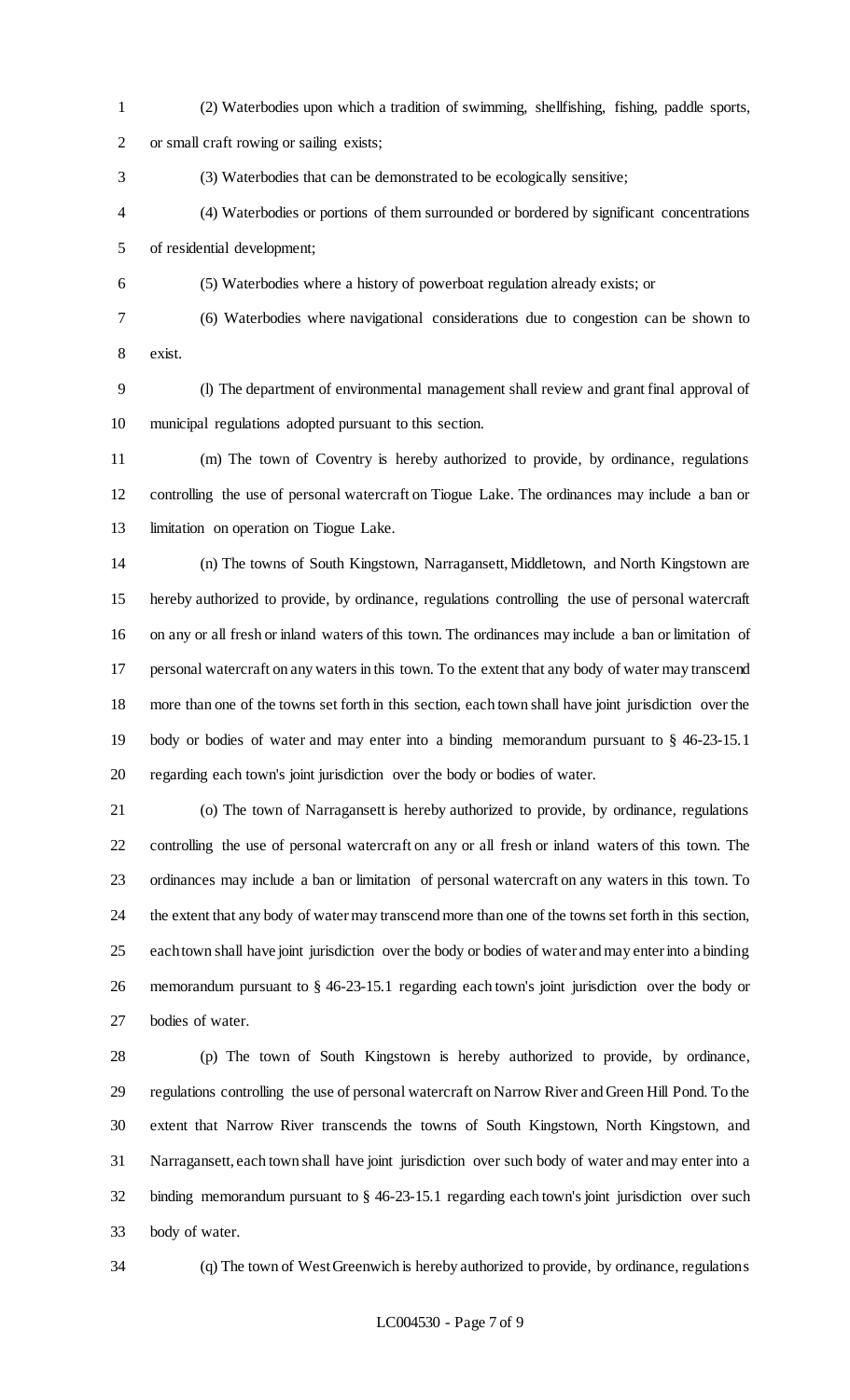- 1 controlling the use of personal watercraft on any or all fresh or inland waters of this town. The
- 2 ordinances may include a ban or limitation of personal watercraft on any waters in this town.
- 3 (r) Nothing in this section authorizes any city or town, or the department of environmental
- 4 management, from requiring any owner of personal watercraft to provide their social security
- 5 number or other tax identification number for registering, titling, or operating such watercraft.
- 6 SECTION 5. This act shall take effect upon passage.

======== LC004530 ========